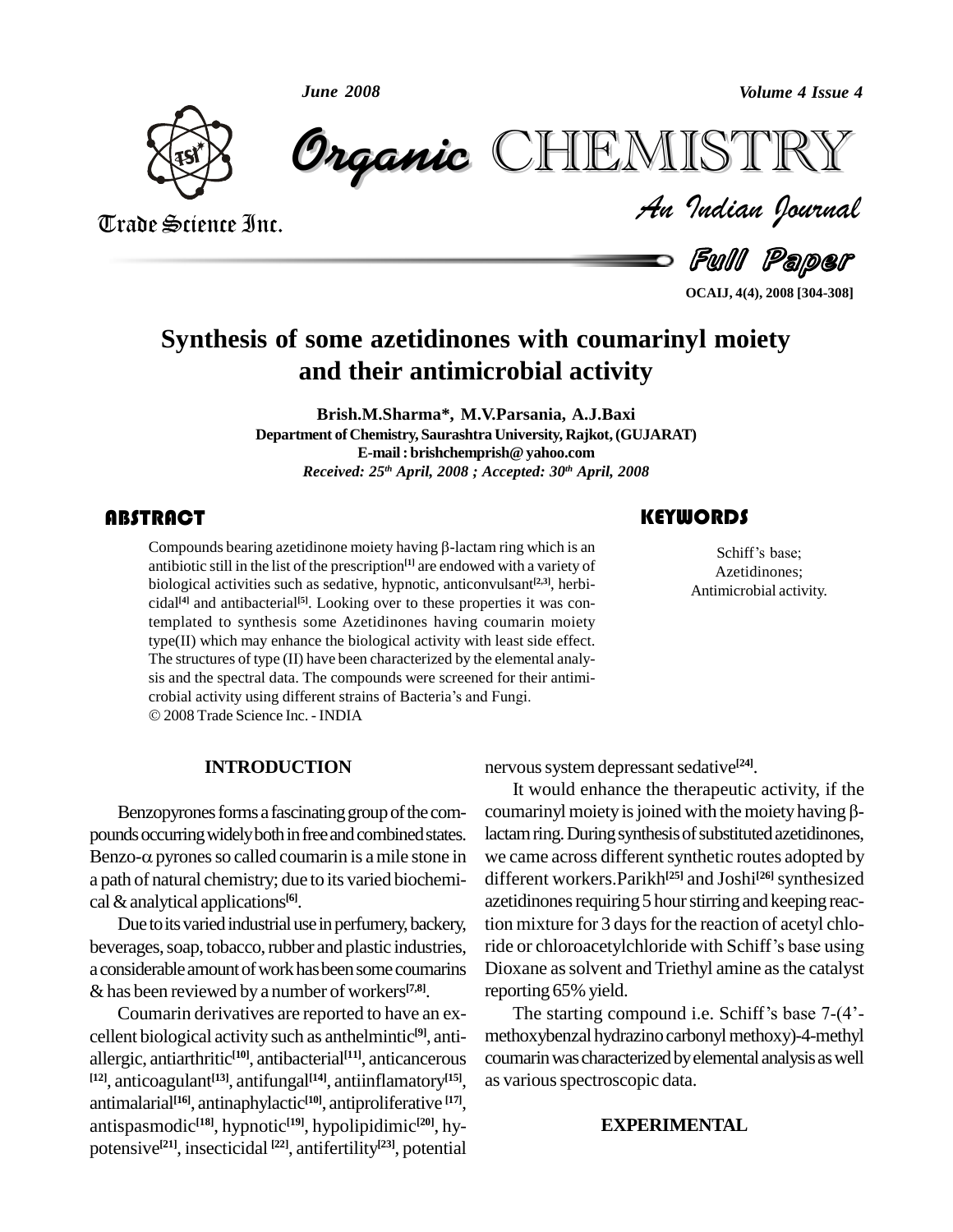All the melting points are taken in an open capillary tube and all uncorrected I.R spectra (KBr) were re corded on Perkin Elmer spectrometer and 1H NMR spectrometer at 300MHz. the purityof compound was checked by TLC using Silica gel-G.



### **PreparationoftheSchiff base[7-(substituted benzal hydrazinocarbonylmethoxy)-4-methylcoumarin]**

### **(A) Preparation of 4-methyl-7-hydrazino carbonylmethoxycoumarin [27]**

The 7-Hydroxy-4-methyl coumarin was esterified stirring for 12 hrs. with ethylchloroacetate in acetone and refluxed. The ester formed was then taken in rectified spirit to which hydrazinehydrate was added and further refluxed for 8Hrs. then after it is cooled and poured in ice to give crystalline product with (m.p. further refluxed for 8Hrs. then af<br>poured in ice to give crystalline p<br>115°C).yield 75%

(FoundC-58.06%, H-4.83% and N-11.29%;Cal culated C - 58.10%, H-4.78% and N-11.33%) For  $C_{12} H_{12} N_2 O_4.$ 

### **(B) Preparation of SchiffísBase[4-methyl-7-(sub stituted benzylhydrazinocarbonylmethoxy) cou marin] [27]**

Amixture of hydrazine (0.01M, 2.48 gm) was dis solved in alcohol then p-Anisaldehyde (0.01 M, 1.36 gm) was added to it, refluxed for four hours. The reaction mixture was cooled and the product was isolated<br>as well as crystallized in DMF to give shinning white Aromatic<br>crystal (m.p 248°C) Yield 75%, (Found C-65.52%, (1-4-isubst.)as well as crystallized in DMF to give shinning white H-4.9% and N-7.62%; Calculated C-65.57%, H- 4.9% and N-7.65%) For  $C_{20}$  H<sub>18</sub> N<sub>2</sub> O<sub>5</sub>.<br>Similarly other Schiff bases were prepared.The

physical constants are recorded inTABLE 1.



**TABLE 1 (A) 4-methyl-7-[(4í-methoxybenzyl**

| hydrazinocarbonylmethoxy] coumarin |                                       |                              |                    |               |       |       |  |  |  |
|------------------------------------|---------------------------------------|------------------------------|--------------------|---------------|-------|-------|--|--|--|
|                                    |                                       |                              |                    | Ppercentage % |       |       |  |  |  |
| Sr.<br>no.                         | R.                                    | Mol. Form.                   | m.p<br>$\rm ^{o}C$ | Yield         | N     | N     |  |  |  |
|                                    |                                       |                              |                    |               | Calc. | found |  |  |  |
| 1                                  | Phenyl                                | $C_{19}H_{16}N_2O_4$         | 254                | 70            | 8.30  | 8.28  |  |  |  |
| 2                                  | 3-Aminophenyl                         | $C_{19}H_{17}N_3O_4$         | 256                | 65            | 11.97 | 11.94 |  |  |  |
| 3                                  | 4-Aminophenyl                         | $C_{19}H_{17}N_3O_4$         | 225                | 65            | 11.97 | 11.95 |  |  |  |
|                                    | 5-bromo-4-                            |                              |                    |               |       |       |  |  |  |
| 4                                  | $hydroxy-3-$                          | $C_{20}H_{17}N_2O_6Br$       | 250                | 70            | 6.07  | 6.06  |  |  |  |
|                                    | methoxyphenyl                         |                              |                    |               |       |       |  |  |  |
| 5                                  | 2-chlorophenyl                        | $C_{19}H_{15}N_2O_4Cl$       | 263                | 70            | 7.56  | 7.54  |  |  |  |
| 6                                  | 5-chlorophenyl                        | $C_{19}H_{15}N_2O_4Cl$       | 218                | 70            | 7.56  | 7.52  |  |  |  |
| 7                                  | 3,4-dibromo-2-                        | $C_{19}H_{14}N_2O_5Br_2$ 268 |                    | 65            | 5.50  | 5.52  |  |  |  |
|                                    | hyroxy phenyl                         |                              |                    |               |       |       |  |  |  |
| 8                                  | $3,4-$                                | $C_{19}H_{14}N_2O_4Cl_2$ 265 |                    | 65            | 6.93  | 6.92  |  |  |  |
|                                    | dichlorophenyl                        |                              |                    |               |       |       |  |  |  |
| 9                                  | $3,4-$                                | $C_{21}H_{20}N_2O_6$         | 270                | 65            | 7.07  | 7.08  |  |  |  |
|                                    | dimethoxyphenyl                       |                              |                    |               |       |       |  |  |  |
| 10                                 | 3,4-dimethoxy-5- $C_{21}H_{19}N_3O_8$ |                              | 175                | 75            | 9.52  | 9.52  |  |  |  |
|                                    | nitrophenyl                           |                              |                    |               |       |       |  |  |  |
| 11                                 | 4-Methoxyphenyl $C_{20}H_{18}N_2O_5$  |                              | 248                | 75            | 7.65  | 7.62  |  |  |  |

| (B) N.M.R spectral data |                                    |    |                     |                  |  |  |  |  |  |
|-------------------------|------------------------------------|----|---------------------|------------------|--|--|--|--|--|
| <b>Signle</b><br>no.    | No.of<br>$\delta$ p.p.m<br>protons |    | <b>Multiplicity</b> | <b>Inference</b> |  |  |  |  |  |
|                         | 2.35                               | 3H | Singlet             | $-CH3$           |  |  |  |  |  |
| 2                       | 3.75                               | 3H | Singlet             | $-OCH3$          |  |  |  |  |  |
| 3                       | 4.60                               | 2H | Singlet             | $-OCH2-$         |  |  |  |  |  |
| 4                       | 6.80                               | 1H | Singlet             | $-N=CH-Ar$       |  |  |  |  |  |
| 5                       | 6.9                                | 1H | Singlet             | -CH-coumarin     |  |  |  |  |  |
| 6                       | $7.5 - 7.9$                        | 8H | Multiplet           | Aromatic H       |  |  |  |  |  |
|                         | 8.1                                | 1Н | Singlet             | $-CO-NH-N=$      |  |  |  |  |  |

**(C) IR Spectral study ( SHIMADZU-2245)**

|                     |                             | Freq in cm | Ref.              |  |
|---------------------|-----------------------------|------------|-------------------|--|
| <b>Type</b>         | <b>Vibration mode</b>       | Obs.       | <b>Reported</b>   |  |
| Alkane              | $-C-H str.(asym)$           | 2950       | 2975-2950 [28-29] |  |
| $-CH3$              | $-C-H$ str. (sym)           | 2855       | 2880-2860         |  |
|                     | -C-H str.(asym)             | 2935       | 2940-2915         |  |
| $-CH2$              | $-C-H$ str. (sym)           | 2875       | 2890-2845         |  |
|                     | $-C-H$ str.                 | 3050       | 3080-3030         |  |
|                     |                             | 1620       | 1612-1600         |  |
| Aromatic            |                             | 1580       | 1585-1573         |  |
|                     | $(1-4$ -isubst.) -C=C- str. | 1500       | 1520-1480         |  |
|                     |                             | 1405       | 1417-1401         |  |
|                     | $-N-H. str. (asym.)$        | 3455       | 3550-3250         |  |
|                     | $-N-H. str. (sym.)$         | 3310       | 3450-3250         |  |
| Amide               | $-N-H.$ def.                | 1550       | 1650-1580         |  |
| -CO-NH-N--C-N. str. |                             | 1120       | 1220-1020         |  |
|                     | $-C=O$ str.                 | 1690       | 1680-1630         |  |
|                     | Schiffbase linkage          | 1630       | 1690-1580         |  |
| $-CH3$              | $-C-O-C-(asym.)$            | 1275       | 1275-1200         |  |
|                     | $-C-O-C(sym.)$              | 1050       | 1075-1020         |  |
| Coumarin            | $-C=O$                      | 1725       | 1725-1730         |  |
| moiety              |                             | 1275       | 1275-1200         |  |

## Organic CHEMIS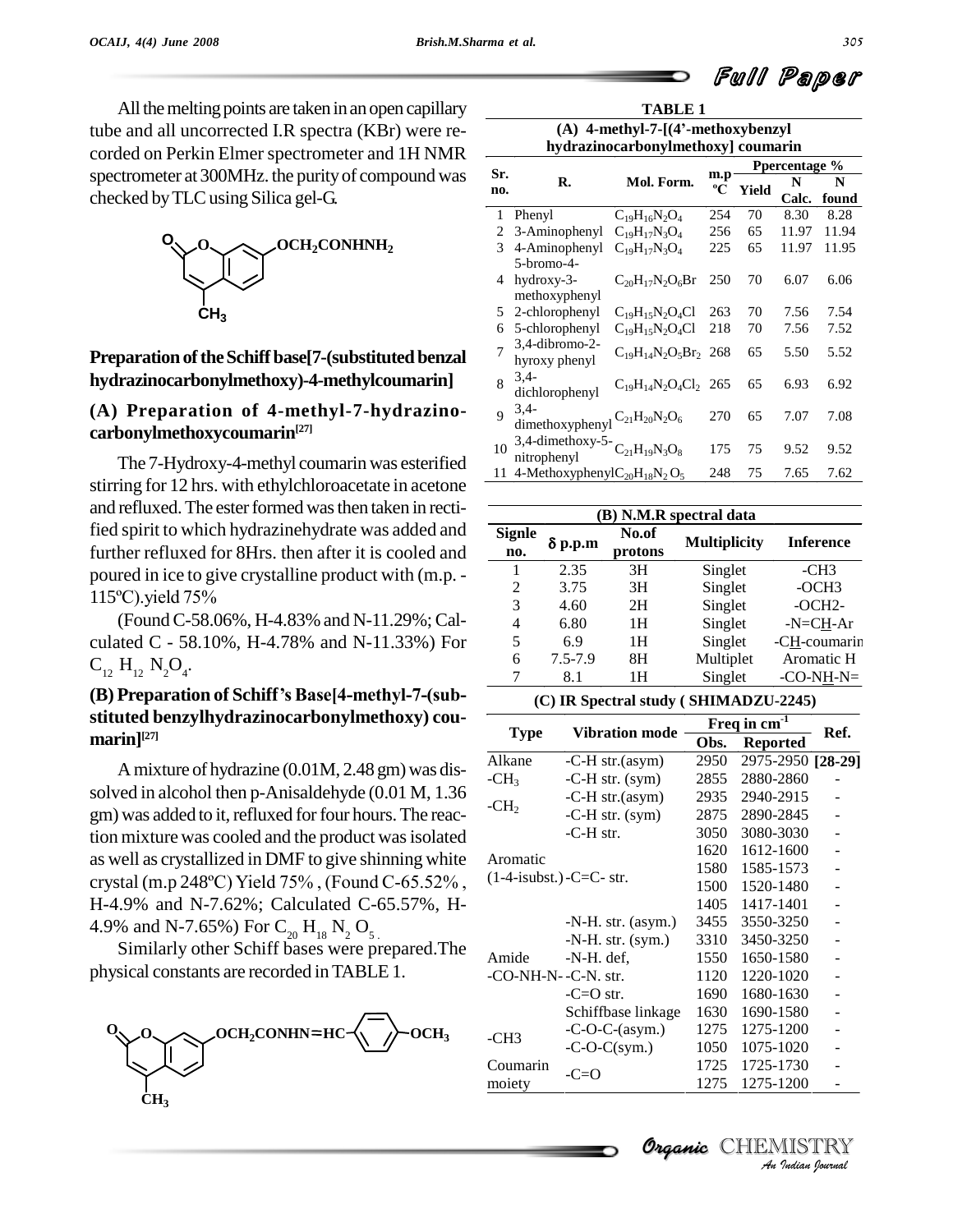

### **2. Preparation of 4-(4 methoxyphenyl)-3-chloro- 1-(4 methyl-7í-carbamoylmethoxycoumarinyl)-2 azetidinones**

Schiff's base (0.01M 3.66gm) was taken in Dioxan (60ml0, to it chloroacetyl chloride (0.01M 0.079 ml) was addedslowly at the room temperature with con-<br>stant stirring, then triethylamine was added (0.01 CH<sub>2</sub><br>M,1.39ml) the whole mixture was stirred at 80<sup>o</sup>C temstant stirring, then triethylamine was added (0.01 perature for about 8 hours a and was left over for crystalisation for 2-3 days. the excess of the solvent was distilled off and the product was isolated and crystalisation for 2-3 days . the excess of the solvent<br>was distilled off and the product was isolated and<br>recrystalised in dioxin Yield -55%; m.p.-218°C, elemental analysisfoundwasC-59.71%; H-4.29%; N-6.28% and Calculated C-59.68%, H-4.3% and N-6.43%). **TABLE 2: 4-(4methoxyphenyl)-3-chloro-1-(4 methyl-7-**

**carbamoylmethoxy-coumarinyl)-2-azetidinones**

|                |                                      |                            |                    |                              | Percentage % | Ether link: |          |
|----------------|--------------------------------------|----------------------------|--------------------|------------------------------|--------------|-------------|----------|
| Sr.<br>no.     | R.                                   | Mol. form.                 | M.p<br>$\rm ^{o}C$ | Yield $\frac{N}{Calc}$ found |              |             |          |
|                | Phenyl                               | $C_{21}H_{17}N_{2}O_{5}Cl$ | 225                |                              | 55 6.79      | 6.79        | Coumarin |
| $\overline{c}$ | 3-Aminophenyl $C_{21}H_{18}N_3O_5Cl$ |                            | 180                | 60.                          | 9.83         | 9.83        | moiety   |
| 3              | 4-Aminophenyl                        | $C_{21}H_{18}N_3O_5Cl$     | 260                | 50                           | 9.83         | 9.83        |          |
|                | Organic CHEMISTRY                    | An Indian Nournal          |                    |                              |              |             |          |

Organic CHEMISTRY

|                         |                                  |                | (A) Physical constants                                                           |              |                          |                               |              |                  |
|-------------------------|----------------------------------|----------------|----------------------------------------------------------------------------------|--------------|--------------------------|-------------------------------|--------------|------------------|
|                         |                                  |                | Mol. form.                                                                       |              |                          |                               | Percentage % |                  |
| Sr.<br>no.              | R.                               |                |                                                                                  |              | m.p<br>°C                | Yield                         | N            | N<br>Calc found  |
|                         | 5-Bromo-4-                       |                |                                                                                  |              |                          |                               |              |                  |
| 4                       | hydroxy-3-                       |                | $C_{22}H_{18}N_2O_7Cl$ Br 195                                                    |              |                          | 45                            |              | 5.21 5.21        |
| 5                       | methoxyphenyl<br>2-Chlorophenyl  |                |                                                                                  | 185          | 40                       |                               | 6.27 6.27    |                  |
| 6                       |                                  |                | $C_{21}H_{16}N_2O_5Cl_2$<br>$C_{21}H_{16}N_2O_5Cl_2$                             |              | 175                      | 55                            |              | 6.27 6.27        |
|                         | 5-Chlorophenyl<br>3,4-Dibromo-2- |                |                                                                                  |              |                          |                               |              |                  |
| 7                       | hyroxy phenyl<br>$3,4-$          |                | $C_{21}H_{15}N_2O_6ClBr_2$ 180                                                   |              |                          | 60                            |              | 4.90 4.91        |
| 8                       | Dichlorophenyl                   |                | $C_{21}H_{15}N_2O_5Cl_3$                                                         |              | 150                      | 70                            |              | 5.83 5.83        |
| 9                       | $3,4-$<br>Dimethoxyphenyl        |                | $C_{23}H_{21}N_2O_7Cl$                                                           |              | 205                      | 50                            |              | 5.93 5.93        |
| 10                      | 3,4-Ddimethoxy-<br>5-nitrophenyl |                | $C_{23}H_{20}N_3O_9Cl$                                                           |              | 165                      | 50                            |              | 8.12 8.12        |
| 11                      |                                  |                | 4-Methoxyphenyl C <sub>22</sub> H <sub>19</sub> N <sub>2</sub> O <sub>6</sub> Cl |              | 218                      | 55                            |              | 6.43 6.28        |
|                         |                                  |                | (B) N.M.R spectral data                                                          |              |                          |                               |              |                  |
| <b>Signal</b>           | δ p.p.m                          |                | No.of protons                                                                    |              |                          | <b>Multiplicity Inference</b> |              |                  |
| no.<br>1                | 2.35                             |                | 3H                                                                               |              |                          | Singlet                       |              | $-CH3$           |
| $\overline{c}$          | 4.01                             |                | 3H                                                                               |              |                          | Singlet                       |              | $-OCH3$          |
| 3                       | 4.6                              |                | 2H                                                                               |              |                          | Singlet                       |              | $-OCH2$          |
|                         |                                  |                |                                                                                  |              |                          |                               | $-CH-$       |                  |
| $\overline{4}$          | 6.01                             |                | 1H                                                                               |              |                          | Singlet                       |              | Azet.            |
| 5                       | 6.8                              |                | 1H                                                                               |              |                          | Doublet                       |              | -CH-Cl           |
| 6                       | 6.95                             |                | 1H                                                                               |              |                          | Singlet                       |              | -CH-<br>Coumarin |
| 7                       | $7.5 - 7.7$                      |                | 4H                                                                               |              |                          | Multiplet                     |              |                  |
| 8.                      | 7.9                              |                | 1H                                                                               |              |                          | Singlet                       |              | $-CO-NH$ -       |
|                         |                                  |                |                                                                                  |              |                          |                               |              | $N =$            |
|                         | (C)                              |                | IR spectral study (SHIMADZU-2245)                                                |              | Freq in cm <sup>-1</sup> |                               |              | Ref.             |
|                         | <b>Type</b>                      |                | Vibration mode-                                                                  | Obs.         |                          | <b>Reported</b>               |              |                  |
|                         |                                  |                | $-C-H str.(asym)$                                                                | 2955         |                          | 2975-2950                     |              | $[28-29]$        |
|                         | Alkane - $CH3$                   |                | $-C-H str. (sym)$                                                                | 2865         |                          | 2880-2860                     |              |                  |
|                         |                                  |                | -C-H str.(asym)                                                                  | 2850         |                          | 2850-2765                     |              |                  |
| $\cdot$ CH <sub>2</sub> |                                  | -C-H sci.      |                                                                                  |              |                          | 1480-1440                     |              |                  |
|                         |                                  | -C-H twisting  |                                                                                  | 1440<br>1255 |                          | 1250                          |              |                  |
|                         |                                  | -C-H str.      |                                                                                  | 3075         |                          | 3080-3030                     |              | -                |
|                         |                                  |                |                                                                                  | 1612         |                          | 1612-1600                     |              |                  |
| Aromatic                |                                  |                |                                                                                  | 1575         |                          | 1585-1573                     |              |                  |
| $(1-4-disubst.)$        |                                  | $-C=C-$ str.   |                                                                                  | 1485         |                          | 1520-1480                     |              |                  |
|                         |                                  |                |                                                                                  | 1401         |                          | 1417-1401                     |              |                  |
|                         |                                  |                | $-C-H$ (oop) def.                                                                | 830          |                          | 832-802                       |              |                  |
|                         |                                  |                | -N-H.str.(asym.)                                                                 | 3450         |                          | 3550-3250                     |              |                  |
|                         |                                  |                | $-N-H. str.(sym.)$                                                               | 3250         |                          | 3350-3250                     |              |                  |
|                         |                                  | $-C-N. str. +$ |                                                                                  |              |                          |                               |              |                  |
| Amide                   |                                  | -N-H def II    |                                                                                  | 1550         |                          | 1570-1580                     |              |                  |
|                         | -CO-NH-N-                        | band           |                                                                                  |              |                          |                               |              |                  |
|                         |                                  |                | $-C-N. str. + -N-$                                                               | 1305         |                          | 1305-1200                     |              |                  |
|                         |                                  |                | H def III band                                                                   |              |                          |                               |              |                  |
|                         |                                  | $-C=O str.2o$  |                                                                                  | 1650         |                          | 1680-1630                     |              |                  |

-C-O-C-(asym.) 1210 1275-1200<br>-C-O-C(sym.) 1075 1075-1020

 $C=O$  (str.) 1715 1760-1660

Coumarin -C=O 1725 1725-1730

moiety  $\alpha$ -lactonic ring -C=O

-C-O-C(sym.) 1075 1075-1020 --

1260 1220-1260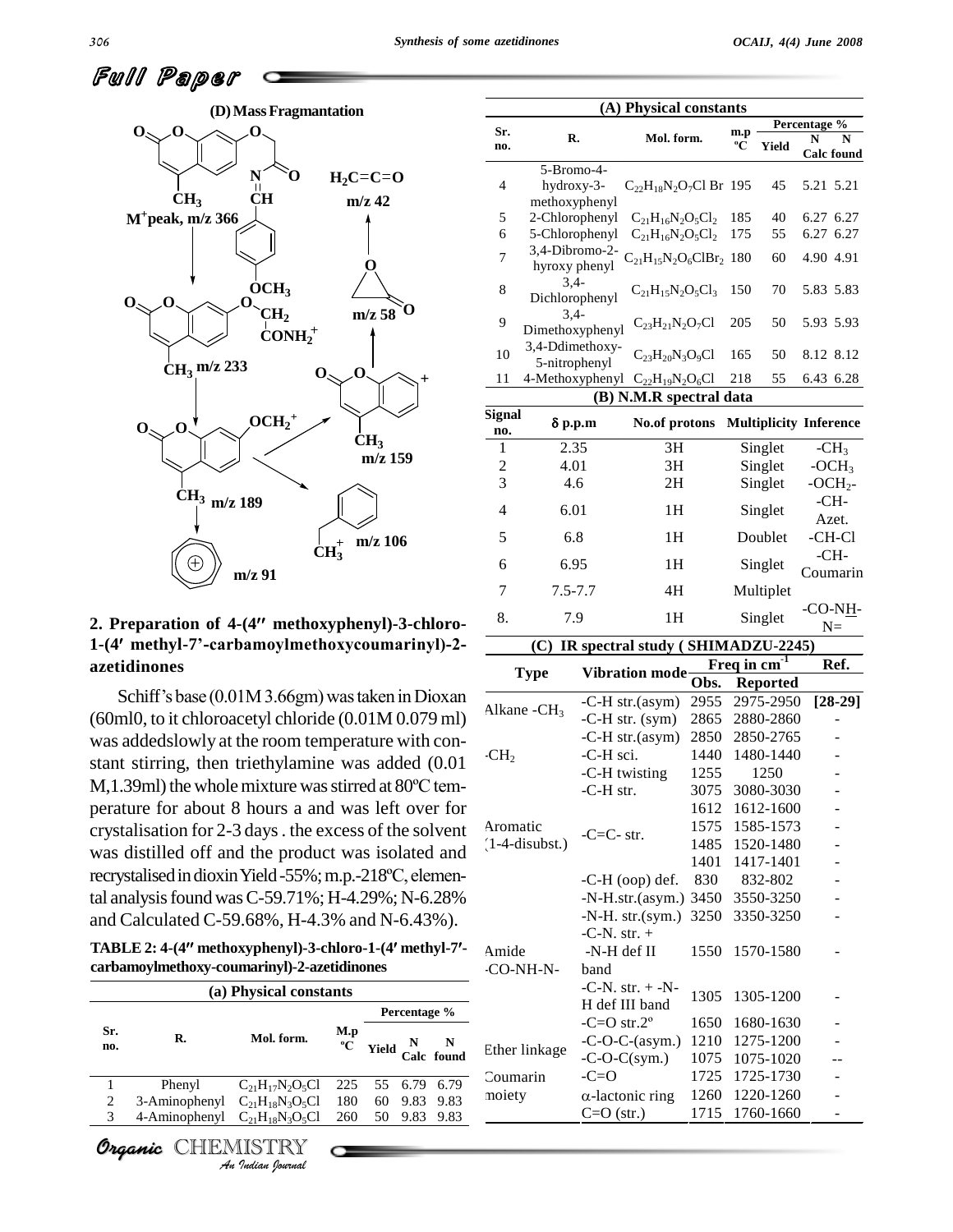### Full Paper

![](_page_3_Figure_3.jpeg)

**chloro-1-(4 methyl-7-carbamoylmethoxycoumarinyl)-2 azetidinones**

|              |                    | Zone of inhibition in mm. |       |    |                                   |    |  |  |  |  |
|--------------|--------------------|---------------------------|-------|----|-----------------------------------|----|--|--|--|--|
| Sr.          | Compound           |                           | Fungi |    |                                   |    |  |  |  |  |
| no.          |                    | <b>B.maget</b>            |       |    | S.Citrus E.coli S.Typhosa A.Niger |    |  |  |  |  |
| $\mathbf{1}$ | Phenyl             | 15                        | 15    | 16 | 21                                | 16 |  |  |  |  |
| 2            | 3-Aminophenyl      | 13                        | 15    | 18 | 14                                | 18 |  |  |  |  |
| 3            | 4-Aminophenyl      | 19                        | 16    | 10 | 18                                | 15 |  |  |  |  |
|              | 5-bromo-4-         |                           |       |    |                                   |    |  |  |  |  |
| 4            | hydroxy-3-         | 16                        | 17    | 18 | 18                                | 16 |  |  |  |  |
|              | methoxyphenyl      |                           |       |    |                                   |    |  |  |  |  |
| 5            | 2-chlorophenyl     | 13                        | 13    | 10 | 20                                | 16 |  |  |  |  |
| 6            | 5-chlorophenyl     | 16                        | 20    | 15 | 13                                | 16 |  |  |  |  |
| 7            | 3,4-dibromo-2-     | 17                        | 19    | 16 | 14                                | 14 |  |  |  |  |
|              | hyroxy phenyl      |                           |       |    |                                   |    |  |  |  |  |
| 8            | 3,4-dichlorophenyl | 16                        | 16    | 10 | 10                                | 14 |  |  |  |  |
| 9            | $3.4 -$            | 15                        | 14    | 20 | 10                                | 16 |  |  |  |  |
|              | dimethoxyphenyl    |                           |       |    |                                   |    |  |  |  |  |
| 10           | 3,4-dimethoxy-     | 14                        | 13    | 12 | 15                                | 16 |  |  |  |  |
|              | 5-nitrophenyl      |                           |       |    |                                   |    |  |  |  |  |
| 11           | 4-Methoxyphenyl    | 13                        | 12    | 17 | 17                                | 19 |  |  |  |  |
| 12           | Ampicillin         | 23                        | 26    | 24 | 25                                |    |  |  |  |  |
| 13           | Chloramphenicol    | 27                        | 22    | 21 | 23                                |    |  |  |  |  |
| 14           | Norfloxacin        | 22                        | 27    | 25 | 27                                |    |  |  |  |  |
| 15           | Griseofulvin       |                           |       |    |                                   | 24 |  |  |  |  |

The azetidinones were characterized by elemental analysis as well as supported by its various spectro scopic data as shown in TABLE 2. **Antimicrobial activity 4-(4methoxyphenyl)-3-**

# scopic data as shown in **1ABLE 2.**<br>**Antimicrobial activity 4-(4″methoxyphenyl)-3-** port<br>chloro-1-(4′ methyl-7′-carbamoylmethoxy**coumarinyl)-2-azetidinones**

| Method :               | Cup-plate method $[29,30]$ |
|------------------------|----------------------------|
| Gram positive bacteria | Bacillus Mageterium (2087) |
|                        | Staphylococcus citrus      |
| Gram negative bacteria | Escherecia Coli            |
|                        | Salmonella Typhosa         |
| Fungus                 | Aspergillus niger          |
| Concentration          | $50\mu$ gm                 |
|                        |                            |

Ampicilin; Chloramphenicol Norfloxacin; Griseofulvin

The nutrient agar broth and sterilized sabouraud's agar prepared by the usual method, was inocculated aseptically with 0.5ml of 24 hour old subculture of various bacteria in separate conical flasks at 40-50ºC and mixed well by gentle shaking . About 25 ml of agar broth was poured and evenly spread over sterilized Petri dish (13 cm in diameter) and allowed to set for 2 hours. The cups(10mm in diameter) were formed by help of the cork borer in agar medium and inoculated with various bacteria and fungi separately the cups were filled with 0.05ml (1mg/ml) of all the test samples of<br>azetidinones in DMF solution the plates were incubated<br>at 37°C for 24 hours and the control was also mainazetidinones in DMF solution the plates were incubated tained with 0.05 ml of DMF in same waytheZones of inhibition were measured in mm. and recorded in TABLE 3.**TABLE3:Antimicrobial activity of 4-(Substituted phenyl)-3-**

### **RESULTSAND DICUSSIONS**

The compounds were screened for both gram positive and gram negative bacterias and fungus by the Cupplate method **[27,34]**.

The compound no-**(1)** and **(5)** were considerably active against S.Typhosa as compared with the stan dard drugs, for *E.coli* compound no. **(2)** and **(4)** are moderately active and compound no-**(9)** shows similar activity as compared to standard drug. For gram positive bacteria *S.citrus* bacteria compound **(6)** and **(7)**. And for *B.mageterium* compound **(3)** showed moderate activity as compared to standard drug.

In case of antifungal activityagainst*A.niger* almost all the compounds showed low activity other than compound no-**(2)** and **(11)**showed preferable activity re-port comparingwith the standard drug.

### **ACKNOWLEDGMENT**

try Saurashtra University Rajkot for providing total re-<br>caserab facility and CDDU unknow fact he vertices and c **Analysis Analysis Angle Control of the various spectral analysis. Special thanks to the trustees and principals of institutes Shri M.D. Science college Porbandar and Shri M.M.Science college Morbi.<br>
<b>CHEMISTRY** The authors are greatful to Department of Chemistral analysis. Special thanks to the trustees and principals of institutes Shri M.D. Science college Porbandar and Shri M.M.Science college Morbi.

![](_page_3_Picture_19.jpeg)